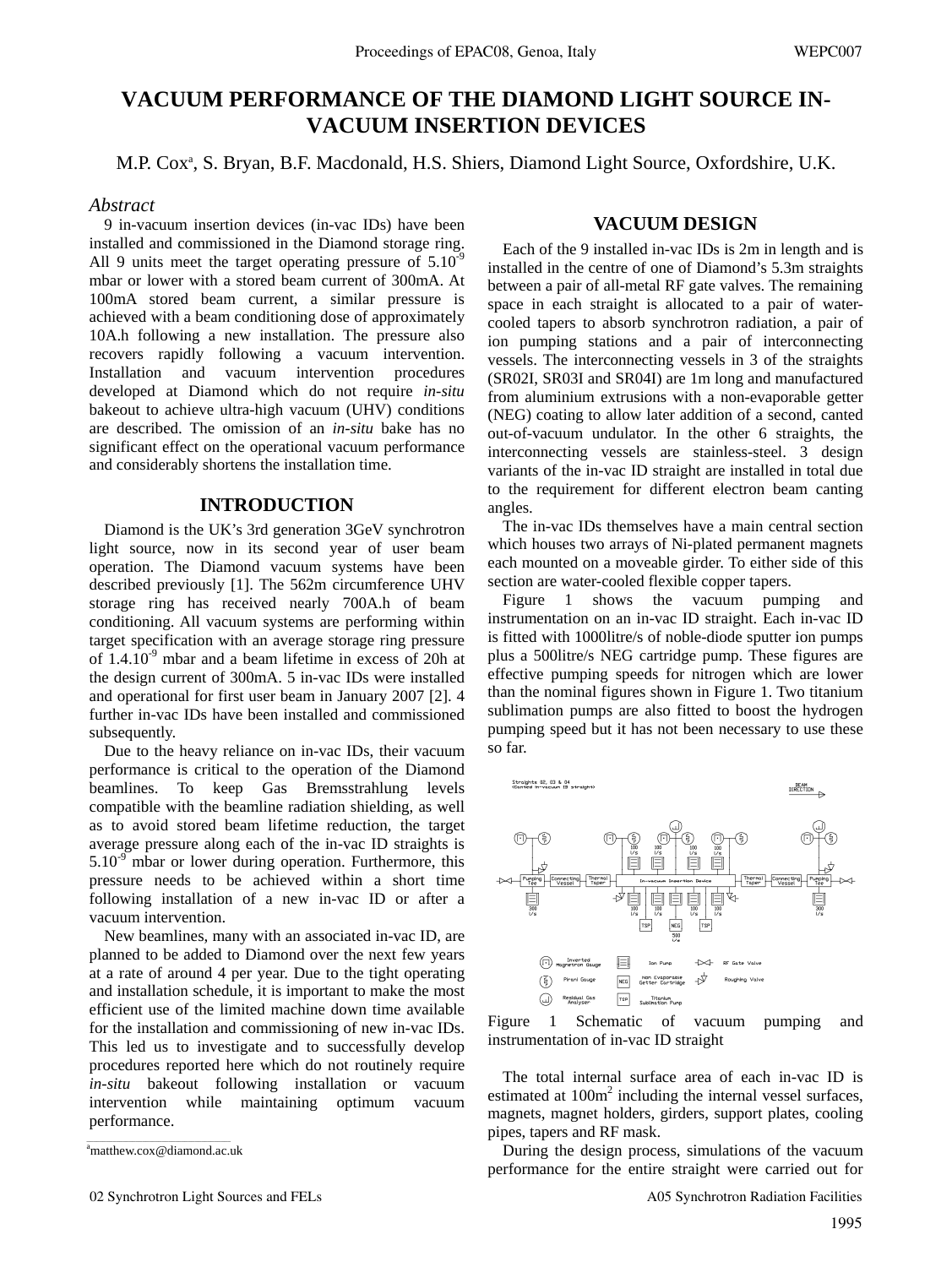each configuration, using a program developed at Diamond, to verify the vacuum design and to confirm the required pump sizes and locations. These calculations were used to optimise the designs aimed at achieving a static pressure below  $5.10^{-10}$  mbar and a dynamic pressure at 300mA below  $5.10<sup>-9</sup>$  mbar. Details of these calculations and comparison with measurements will be the subject of a future publication.

## **PREPARATION AND INSTALLATION**

All internal components and vessels for each in-vac ID were cleaned using conventional UHV cleaning procedures. The main vacuum vessel and the end tapers were pre-baked to 250°C before installation of any of the other internal components. Assembly and test of the magnet arrays and subsequent assembly into the final device were carried out using standard UHV handling techniques in a segregated assembly area.

The completed device was then baked out *ex-situ* at a vessel temperature of 120°C, the maximum temperature allowed without risk of damaging the magnets. The first unit was baked for a total of 400h. Subsequent units were baked for times ranging from 124h to 216h with an average of 165h. Experience has shown that if the bakeout is stopped when a pressure of  $2.10^{-6}$  mbar has been achieved at 120°C, then the system will achieve specification pressure on cool down to room temperature. Continuing the bakeout beyond this point does not produce any useful improvement in vacuum performance. The temperature of the magnets only reaches 95°C during this process so it may be possible to speed up the *ex-situ* bakeout in future by modifications to equipment and procedures so the actual magnet array temperature reaches 120°C.

Following bakeout the entire unit is transported to the storage ring under vacuum.

The process of installation into the storage ring has been refined with each subsequent installation. The in-vac ID is craned into position in the straight and vented to 99.99998% purity bottled nitrogen gas immediately before making the vacuum connections to the other prebaked components and vessels. These connections are made in a laminar flow tent using a constant flow of the same high purity nitrogen gas to reduce entry of moisture. The whole straight is then pumped down via two manually-valved pumping ports using removable scroll pumps and turbomolecular pumps.

After installation and initial pump down, the vacuum equipment on each in-vac ID is degassed in a defined sequence, the NEG cartridge pump is activated, the turbomolecular pumps are isolated and the ion pumps are turned on.

Where the interconnecting vessels are NEG coated, these also have to be activated, which requires an *in-situ* bakeout sequence of the whole straight as follows:

• Heat the entire straight including the in-vac ID to 120°C at a rate of 10°C/h and hold at this temperature for at least 24h.

- Increase the temperature of the NEG-coated vessels to 180°C at a rate of 10°C/h and hold at this temperature for 4h.
- Decrease the temperature of the NEG-coated vessels to 120°C then cool the entire straight back to room temperature at the rate of 10°C/h.

Only the 3 straights with NEG-coated vessels were baked out *in situ*. Similar procedures were used for vacuum interventions.

# **OPERATION WITH BEAM**

The average pressures from the 3 inverted magnetron gauges fitted to each in-vac ID are plotted in Figure 2 with no stored beam (static pressure) and in Figure 3 with stored beam of 100 mA (dynamic pressure).



Figure 2 Behaviour of the static pressure (no beam) in each in-vac ID with elapsed time since installation

The zero of the horizontal time/dose scale for each data set corresponds to the installation date of the ID. The horizontal scale chosen for Figure 2 is elapsed time whereas the horizontal scale chosen for Figure 3 is beam dose. In reality it is not possible to separate the effects of elapsed time and beam dose and this is further complicated by the general increase in average stored current in the storage ring as its commissioning and optimisation has progressed.

The plots in each figure are presented in order of installation. For the earlier in-vac IDs, a complete data set is not available as the data archiving system was not fully operational at that time.

It can be seen in Figure 2 that the static pressure in each in-vac ID decreases with time following installation. It is not known to what extent this general static pressure decrease with time is simply an effect of elapsed time on the thermal outgassing rate and to what extent it is an effect of beam cleaning. The rapid recovery of the pressure over a few days following a vacuum intervention in SR11I, which involved venting to atmospheric pressure to repair a nearby air leak, is also evident.

When the electron beam is introduced to the storage ring there is an almost instantaneous rise in the pressure due to stimulated gas desorption from surfaces, followed